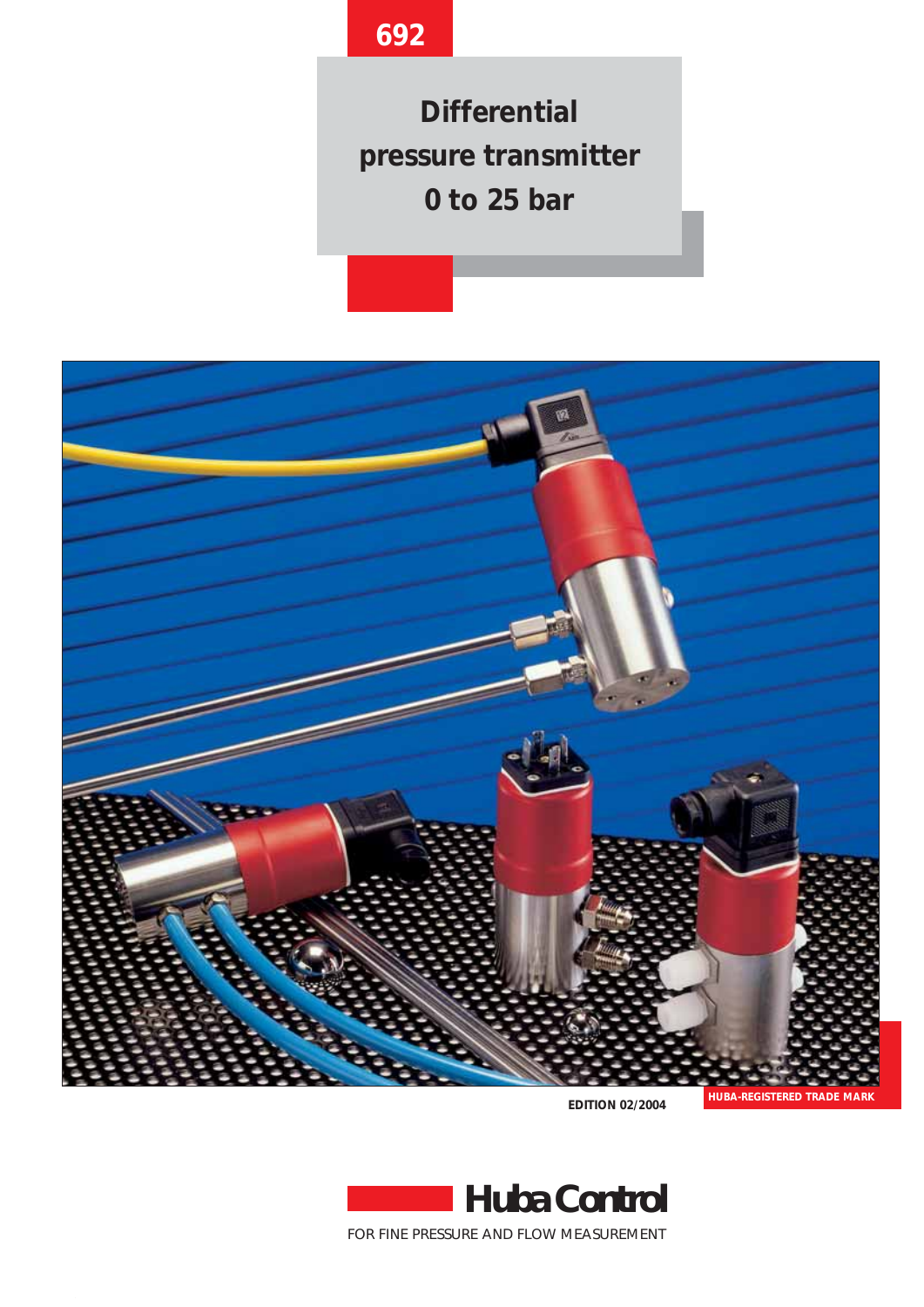

### **EDITION 02/2004**

#### **Technical overview**

The differential pressure transmitter of type series 692 with proved, unique ceramic technology, features calibrated and amplified sensor signals which are available as standardized voltage or current outputs.

Various application-specific pressure and electrical connections and housing materials suitable for different media can be provided.



## **The distinct advantages**

- **•** Very low temperature sensitivity
- High resistance to extreme temperatures
- No mechanical aging
- No mechanical creepage
- Modular system and choice of materials to suit individual applications

#### **Legend to cross-section drawing**

- 1 Fixing screw (do not loosen)
- 2 Seals
- 3 Ceramic element
- 4 P2 lower pressure, higher vacuum 5 P1 higher pressure, lower vacuum
- 

# **Pressure ranges see order code selection table**

**Overload see order code selection table**

### **System pressure**

(P1 and P2 simultaneously) 25 bar to pressure range 6 bar 50 bar on pressure range 10 /16 / 25 bar

# **Rupture pressure**

1.5 x system pressure

#### **Accuracy (linear signals)**

Total of linearity, hysteresis and repeatability < +/- 0.5 % fs at 2x nominal pressure < +/- 0.8 % fs at 3x nominal pressure < +/- 1.3 % fs at 5x nominal pressure Zero point residual voltage < 50 mV at 2x nominal pressure

< 75 mV at 3x nominal pressure < 125 mV at 5x nominal pressure

- Zero point residual current
- (0 20 mA)
- < 100 µA at 2x nominal pressure
- < 150 µA at 3x nominal pressure
- < 250 µA at 5x nominal pressure

#### **Materials of housing in contact with the medium**

Ceramic/Stainless steel 1.4305, PVDF Sealing material: optionally FPM, EPDM, NBR, MVQ according to order code selection table.

#### **Temperature influences (linear signals)**

Medium and ambient temperature -15 °C to +80 °C. TC zero point see order code selection table

TC sensitivity (% fs/K) < +/- 0.015 at 2x nominal pressure

- < +/- 0.022 at 3x nominal pressure
- < +/- 0.037 at 5x nominal pressure

#### **Load cycle**

< 50 Hz

#### **Dynamic response**

Suitable for static and dynamic measurements. Response time < 50 ms

#### **Pressure connections**

Push-on spigot or screw fittings

## **Weight**

approx. 430 grams

#### **Installation arrangement**

Unrestricted

| Signal              | Power supply                      |
|---------------------|-----------------------------------|
| $0 - 5V$            | $11 - 33$ VDC                     |
|                     | 24 VAC $+1.15$ %                  |
|                     | 3-wire cable                      |
| $0 - 10 V$          | $18 - 33$ VDC                     |
|                     | 24 VAC $+1.15$ %                  |
|                     | 3-wire cable                      |
| $0 - 20$ mA         | $18 - 33$ VDC                     |
|                     | 24 VAC +/-15 %                    |
|                     | 3-wire cable                      |
| $4 - 20 \text{ mA}$ | $11 - 33$ VDC                     |
|                     | 2-wire cable                      |
|                     | Short circuit proof and protoctod |

short circuit proof and pi against polarity reversal. Each connection against the other with max. +/- supply voltage.

**Electromagnetic compatibility: CE conformity to EC directive 89/336 EEC (EMC) by application of harmonized standards EN 50081-1, EN 50081-2 and EN 50082-2.**

|--|

| $0 - 5V$                   | $\geq$        | 10 kOhm                                                      |  |
|----------------------------|---------------|--------------------------------------------------------------|--|
| $0 - 10V$                  | $\rightarrow$ | 10 kOhm                                                      |  |
|                            |               | $0 - 20 \,\text{mA} < 300$ Ohm                               |  |
| $4 - 20 \text{ mA} \leq -$ |               | supply voltage - $\frac{11 \text{ V}}{0.02 \text{ A}}$ [Ohm] |  |

## **Current consumption**

| At maximum signal output: |       |                   |  |  |  |
|---------------------------|-------|-------------------|--|--|--|
| $0 - 5V$                  | $\lt$ | 5 <sub>m</sub> A  |  |  |  |
| $0 - 10V$                 | $\lt$ | $5 \text{ mA}$    |  |  |  |
| $0 - 20$ mA               | $\lt$ | $25 \text{ mA}$   |  |  |  |
| $4 - 20 \text{ mA}$       |       | $< 25 \text{ mA}$ |  |  |  |
|                           |       |                   |  |  |  |

## **Electrical connections/protection class**

Cable 1.5 meters, IP 65, with cable gland (threaded) Round plug connector DIN 41524, 3-pole, IP 65 Connector DIN 43650-A, IP 65

#### **Calibration by customer**

Adjustable versions (zero point/ slope approx. +/- 10 %)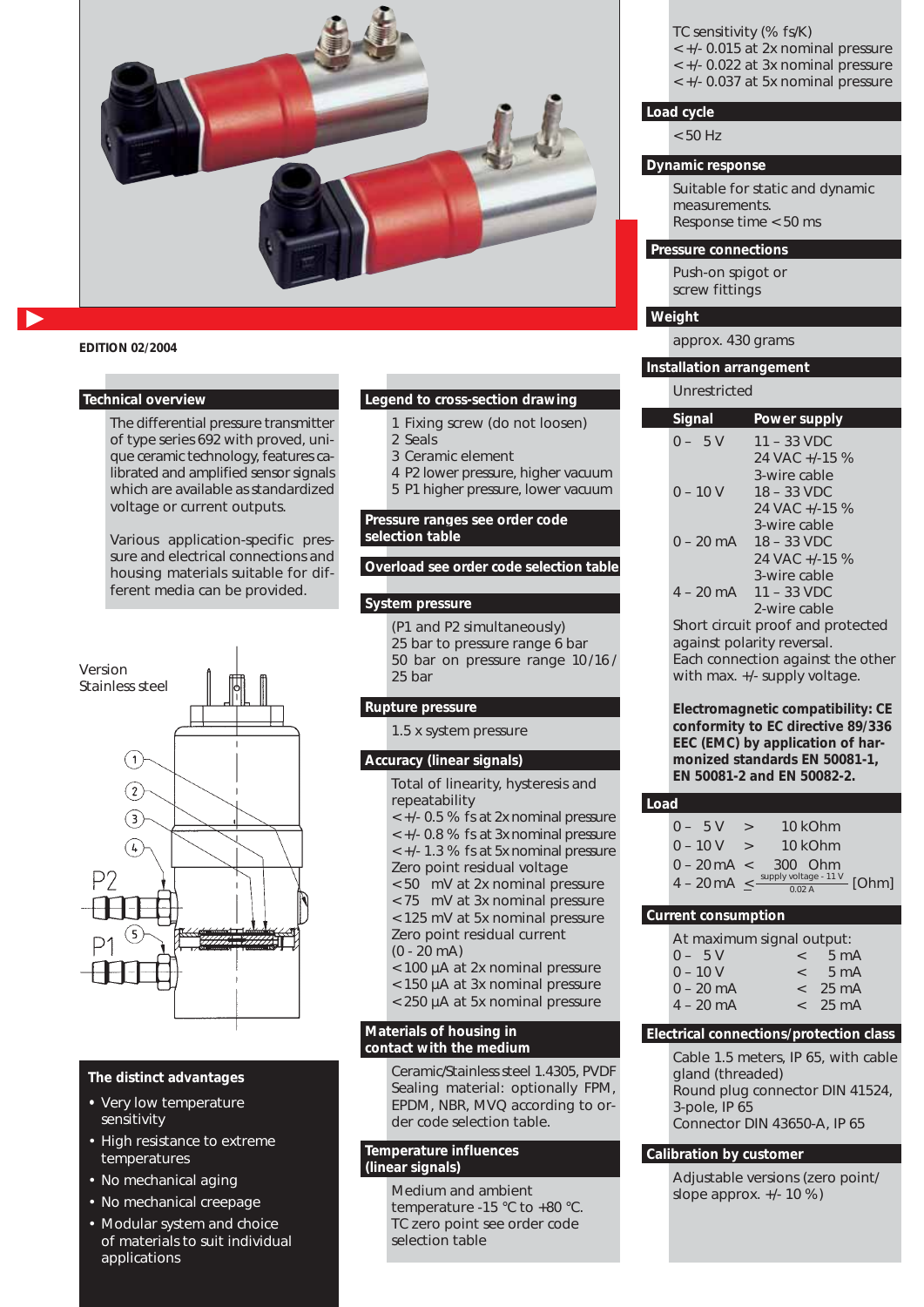

Other pressure ranges on request.

Without female connector.